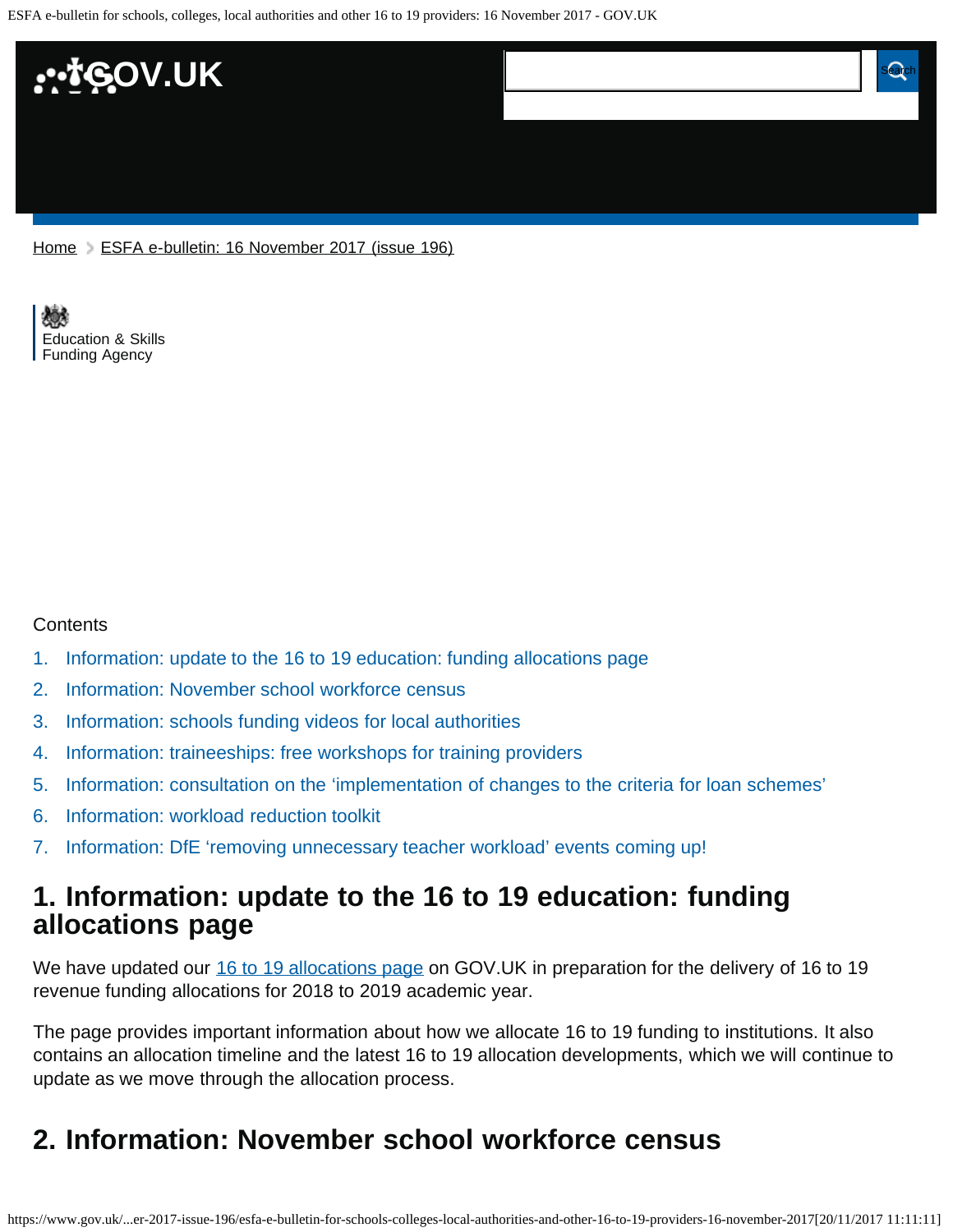The deadline for submitting data is 1 December 2017.

Please submit your return now if you have not done so. The school workforce census is a statutory return, therefore you have a legal obligation to submit data.

If you do not have a management information system, or you cannot provide data in the correct format required by COLLECT, please request the XML generator tools from the [helpdesk.](https://www.education.gov.uk/researchandstatistics/stats/requestform)

Please remember:

- returns are not complete until they are submitted (or submitted and approved for maintained schools)
- before submission all errors and queries must be corrected or, in the case of queries, a [valid notepad](https://www.gov.uk/government/publications/school-workforce-census-2017-notepad-entries-for-collect-queries) [entry](https://www.gov.uk/government/publications/school-workforce-census-2017-notepad-entries-for-collect-queries) made
- where the school had no teacher vacancies on the census date, (query 7240q), please enter the note 'We confirm there are no vacancies in this school'
- where there is no Teacher Reference Number (TRN) available, (query 4100q), please enter the note 'Awaiting teacher number'

We have provided a wide range of reports in COLLECT to ensure that you can check that your school's data is correct. Details are available with the COLLECT guide. As a minimum please check the COLLECT credibility report once your data is complete.

If you have a query regarding the school workforce census collection please contact the helpdesk using the [service request form.](https://www.education.gov.uk/researchandstatistics/stats/requestform)

# <span id="page-1-0"></span>**3. Information: schools funding videos for local authorities**

We've published 3 new videos for local authorities relating to schools funding. Others with an interest in schools funding may also find them useful. The videos we've published are:

- [what's changed in pre-16 schools funding for 2018 to 2019? video](https://www.youtube.com/channel/UCROOCs9OvIwqFOy5_E0Jtfg)
- [minimum per-pupil funding factor in the national funding formula video](https://www.youtube.com/channel/UCROOCs9OvIwqFOy5_E0Jtfg)
- [completing the disapplication request form video](https://www.youtube.com/channel/UCROOCs9OvIwqFOy5_E0Jtfg)

# <span id="page-1-1"></span>**4. Information: traineeships: free workshops for training providers**

The Learning and Work Institute is running a series of free workshops to help providers boost the number of young people who successfully progress from their traineeship programmes. These events will be appropriate for both existing traineeship providers and those who are interested in delivering the programme.

The workshops will focus on planning and implementing delivery models that secure strong progressions to apprenticeships and employment, and that engage young people who are not in education, employment or training (NEET), or are slightly further from the labour market than many young people.

They will provide insights into best practice from traineeship providers across England and will also be interactive, enabling participants to share practice, ask questions and gain tailored advice on boosting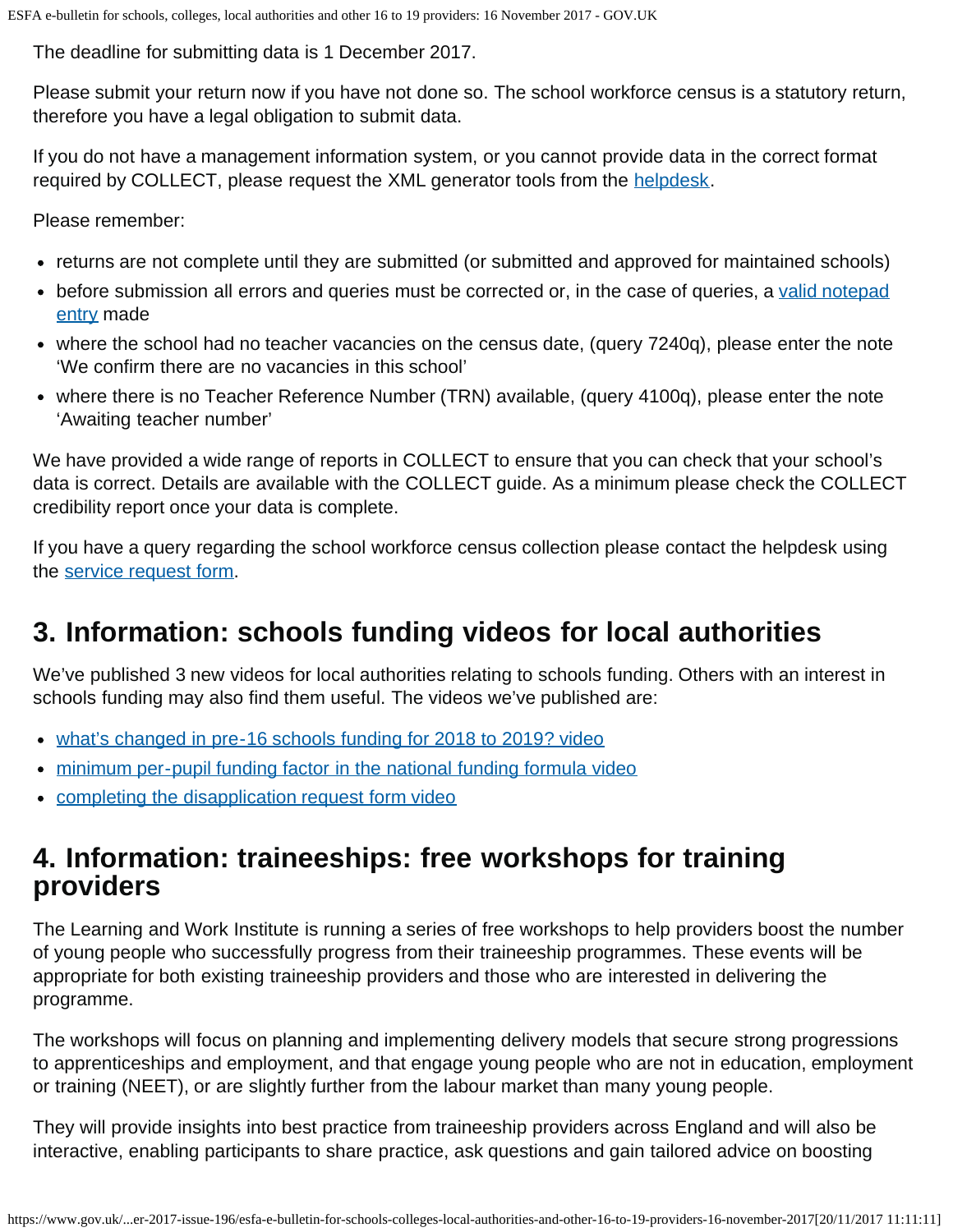traineeship progressions. All workshops will take place from 10am - 4pm.

Please [register to book your place](https://www.eventbrite.co.uk/e/improving-traineeship-progression-including-those-not-in-education-employment-or-training-neet-tickets-36547225736) for one of the following sessions:

- Leicester: 23 November 2017, Learning and Work Institute, 21 De Montfort Street, Leicester, LE1 7GE
- Leeds: 5 December 2017, Leeds Beckett University, Cloth Hall Court, Quebec Street, Leeds, LS1 2HA
- London: 31 January 2018, RNIB, 105 Judd Street, Kings Cross, London, WC1H 9NE

For further information please contact: [Charlotte.Robey@learningandwork.org.uk](mailto:Charlotte.Robey@learningandwork.org.uk).

# <span id="page-2-0"></span>**5. Information: consultation on the 'implementation of changes to the criteria for loan schemes'**

The Department for Education has launched has launched a [consultation on the implementation of](https://www.gov.uk/government/consultations/school-loan-schemes-implementation-of-changes) [changes to the criteria for agreeing local authority loan schemes for maintained schools](https://www.gov.uk/government/consultations/school-loan-schemes-implementation-of-changes).

We're seeking views on how breaches to criteria for loan agreements will be challenged and when changes to the criteria will come into force.

The consultation will close on 13 December 2017.

# <span id="page-2-1"></span>**6. Information: workload reduction toolkit**

As part of continuing DfE action to remove unnecessary workload, we are launching a workload reduction toolkit in Spring 2018 containing advice, tools and best practice.

To make this toolkit as effective as possible it needs to include practical examples of how workload is being managed effectively, for example staff workload surveys, protocols for staff meetings or policies which remove unnecessary workload that schools are using. To help inform the toolkit, we would be very grateful if you and/or your networks could share examples of effective practice, by sending them to [workload.solutions@education.gov.uk](mailto:workload.solutions@education.gov.uk) by Monday. 4 December 2017. All schools, organisations or individuals contributing to the toolkit will receive recognition in the final publication.

# <span id="page-2-2"></span>**7. Information: DfE 'removing unnecessary teacher workload' events coming up!**

A series of regional events on reducing teacher workload aimed at school leaders is starting this term. The events will consist of workshops led by serving teachers and leaders who have successfully reduced workload in their schools.

The first events will be in [London](https://www.eventbrite.co.uk/e/removing-unnecessary-teacher-workload-london-event-tickets-39448938838) on 28 November with Sir David Carter, National Schools Commissioner, as keynote speaker, and with a session run by Daisy Christadoulou on comparative judgements.

In [Birmingham](https://www.eventbrite.co.uk/e/removing-unnecessary-teacher-workload-birmingham-event-tickets-39477499263) Dawn Copping, Chair of the Independent Review Group on Reducing Teacher Workload associated with Marking and who has effectively reduced workload in her school will present the keynote.

Leaders from all types of school are encouraged to attend with a member of their governing board to consider together the strategic importance of reducing workload due to the link to recruitment and retention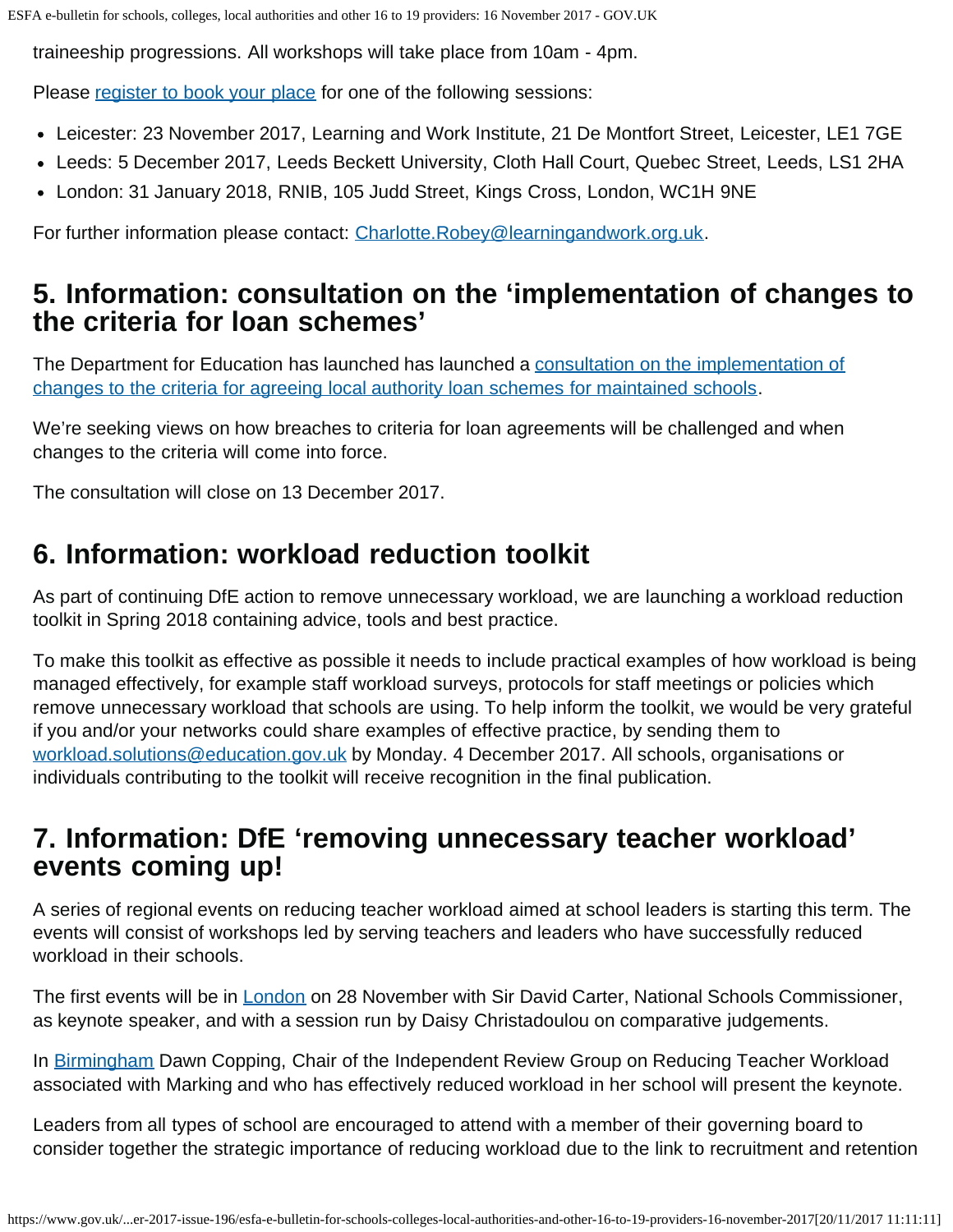ESFA e-bulletin for schools, colleges, local authorities and other 16 to 19 providers: 16 November 2017 - GOV.UK

and to choose the event closest to their school.

Is there anything wrong with this page?

#### **Services and information**

**[Benefits](https://www.gov.uk/browse/benefits)** 

[Births, deaths, marriages and care](https://www.gov.uk/browse/births-deaths-marriages)

[Business and self-employed](https://www.gov.uk/browse/business)

[Childcare and parenting](https://www.gov.uk/browse/childcare-parenting)

[Citizenship and living in the UK](https://www.gov.uk/browse/citizenship)

[Crime, justice and the law](https://www.gov.uk/browse/justice)

[Disabled people](https://www.gov.uk/browse/disabilities)

[Driving and transport](https://www.gov.uk/browse/driving)

[Education and learning](https://www.gov.uk/browse/education)

[Employing people](https://www.gov.uk/browse/employing-people)

[Environment and countryside](https://www.gov.uk/browse/environment-countryside)

[Housing and local services](https://www.gov.uk/browse/housing-local-services)

[Money and tax](https://www.gov.uk/browse/tax)

[Passports, travel and living abroad](https://www.gov.uk/browse/abroad)

[Visas and immigration](https://www.gov.uk/browse/visas-immigration)

[Working, jobs and pensions](https://www.gov.uk/browse/working)

### **Departments and policy**

[How government works](https://www.gov.uk/government/how-government-works)

**[Departments](https://www.gov.uk/government/organisations)** 

**[Worldwide](https://www.gov.uk/world)** 

**[Policies](https://www.gov.uk/government/policies)** 

**[Publications](https://www.gov.uk/government/publications)** 

**[Announcements](https://www.gov.uk/government/announcements)**